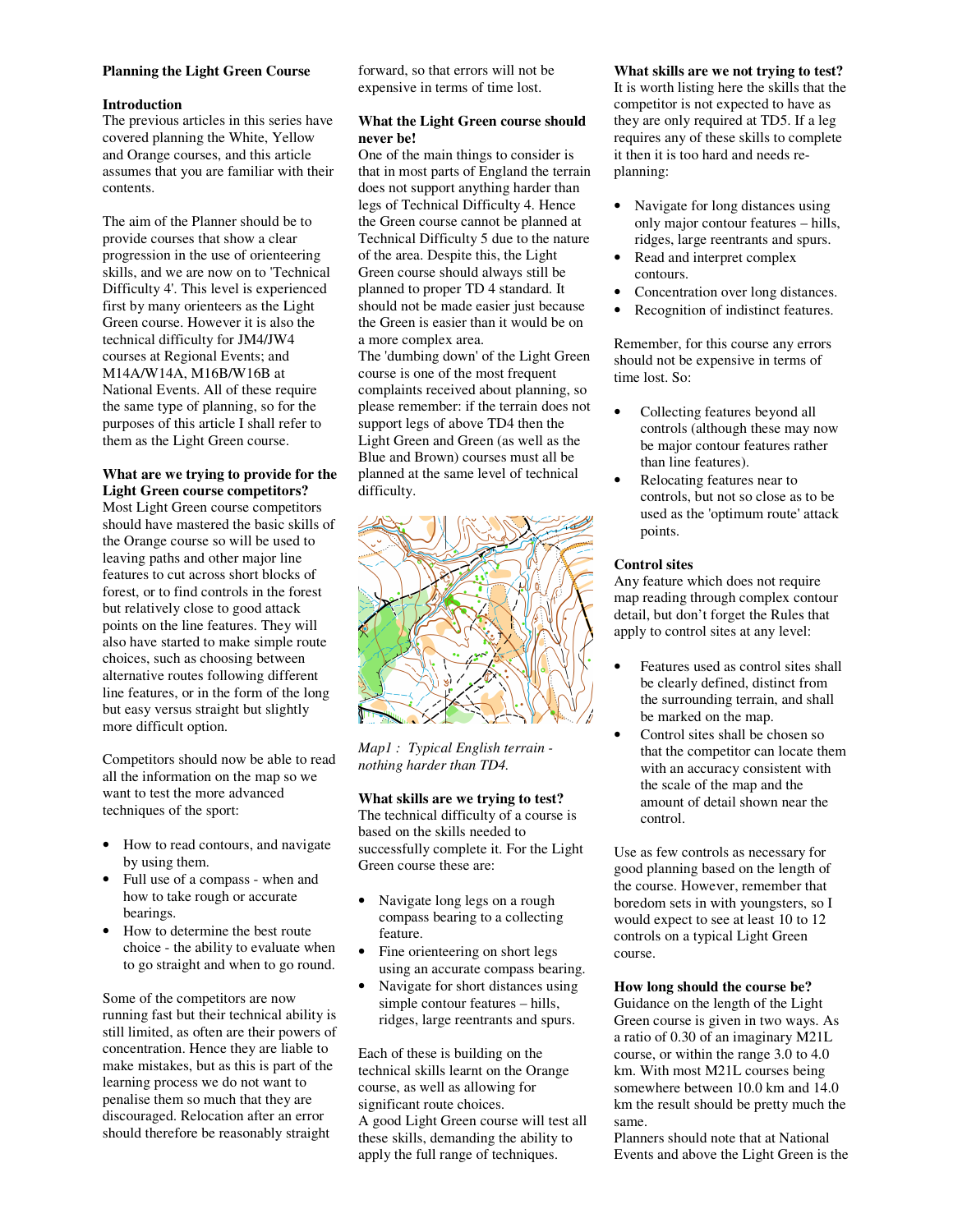same length as the W14A course, whereas the M14A course is longer, with a length ratio of 0.37. This recognises the fact that this is part of the progression towards courses which are longer for M21 than W21.

## **Planning the course**

The basic shape of the course will often follow that of the Orange course, which is only slightly shorter. This will allow the distinct line features used for that course to act as collecting and relocating features in the event of a mistake.

Only use the number of controls needed for planning a good course, but try to set legs of different lengths, make the shape of the course look interesting by changes of direction, and vary the skills required between legs as much as possible. e.g. a short leg requiring an accurate compass bearing followed by a longer leg on a rough bearing. As the course is relatively short, planners should beware of anything that results in a long path run with little decision making unless there is a much faster direct route.

## **The Start**

It is usual to use the same start as that for the other Junior courses (White, Yellow, Orange) but this is not compulsory. Just ensure that the start triangle is very clear both on the map and on the ground. As with all the courses involving Juniors or Novices it is good to give them confidence by making the first control relatively straight forward.



*Map2 : Typical first control on the Light Green course. It can be attacked by cutting through the forest, but some will take the longer, safer, track route.* 

## **Navigating long legs on a rough compass bearing to a collecting feature**

This is an extension of the skill taught at Orange standard of navigating a short leg on a rough compass bearing. Running on a rough compass bearing, particularly through good runnable

forest or open land, not only teaches the use of a compass, but also the ability to concentrate. The leg should get them off the paths and into the forest with a safe feature to aim at. Often there will be no sensible alternative path or line feature route to follow. It allows the experienced to run fast, whilst the less experienced can take it more steadily, often carefully ticking off features as they go.



*Map3 : A good long leg to a very obvious control feature with the paths behind it acting as collecting / relocating features.* 

# **Fine orienteering on short legs using an accurate compass bearing**

Again an extension of the Orange skills of basic use of a compass, but now the bearing must be accurate. Also, the ability to estimate distance through the use of pace counting should come into play to avoid over-running the area where the control is situated. Competitors need to be able to identify an attack point and then execute the compass bearing with confidence. But always remember:

- Collecting features beyond all controls
- Relocating features near to controls

So that errors should not be expensive in terms of time lost.



*Map4 : Either a straight route, or a good attack point from one of the path junctions, with accurate compass work to finish the leg.* 



*Map5 : A diagonal leg across a slope provides a good Light Green leg, provided that there are catching features not too far beyond it.* 

# **Navigate for short distances using simple contour features – hills, ridges, large reentrants and spurs**

Up to this level, large contour features have only been used as control sites and not for navigation. Learning to read contours to identify features on the map and relate them to the ground, and then using them for navigation, is perhaps the hardest skill that has to be learnt in orienteering.

Legs here should teach competitors to identify the major contour features and navigate along them. What the planner is effectively doing is turning contour features such as spurs and re-entrants into line-features. In some cases these are actually easier to find and follow as they tend to be more reliable than paths, which come and go with the seasons.



*Map6 : Using the hilltops and then the long spur for navigation.*